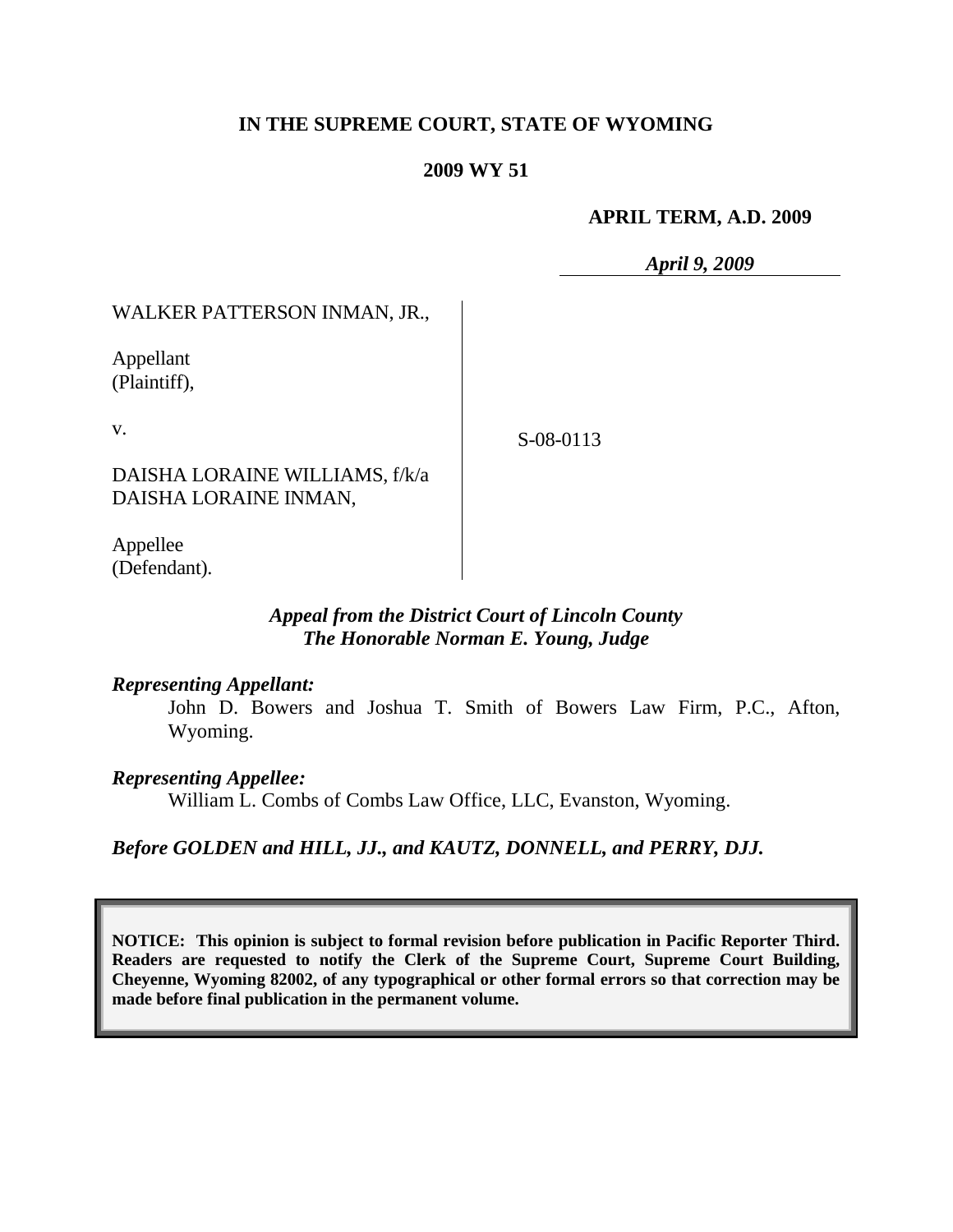**HILL,** Justice.

[¶1] Appellant, Walker P. Inman, Jr. (Father), appeals from a district court order which settled several matters that were in dispute between Father and Daisha Loraine Williams (fka Inman) (hereafter Mother). We will affirm the district court's order.

#### **ISSUES**

[¶2] Father raises these issues:

I. Did the district court abuse its discretion when it entered an order restricting [Father"s] rights in caring for his children not supported by the evidence and/or a violation of his fundamental rights to associate [with] and raise his children?

II. Did the district court abuse its discretion in ordering [Father] to post a bond in the amount of \$50,000.00 in the event he moves to South Carolina?

III. Did the district court abuse its discretion and violate [Father"s] fundamental constitutional right concerning the care, custody and control of his minor children when it precluded him from selecting a counselor of his own choosing for the minor children?

IV. Did the district court err as a matter of law when it stated that under certain conditions, it would "reopen" [Mother's] petition to modify custody?

V. Did the district court abuse its discretion in ordering [Father] to pay [Mother] a *per diem* when she exercises her visitation?

VI. Did the district court err as a matter of law by permitting the guardian ad litem to indirectly testify?

VII. Did the court abuse its discretion in finding that visitation was in the best interests of the child[ren] when the evidence did not support such a finding?

VIII. Did the district court err as a matter of law in not ordering [Mother] to pay child support?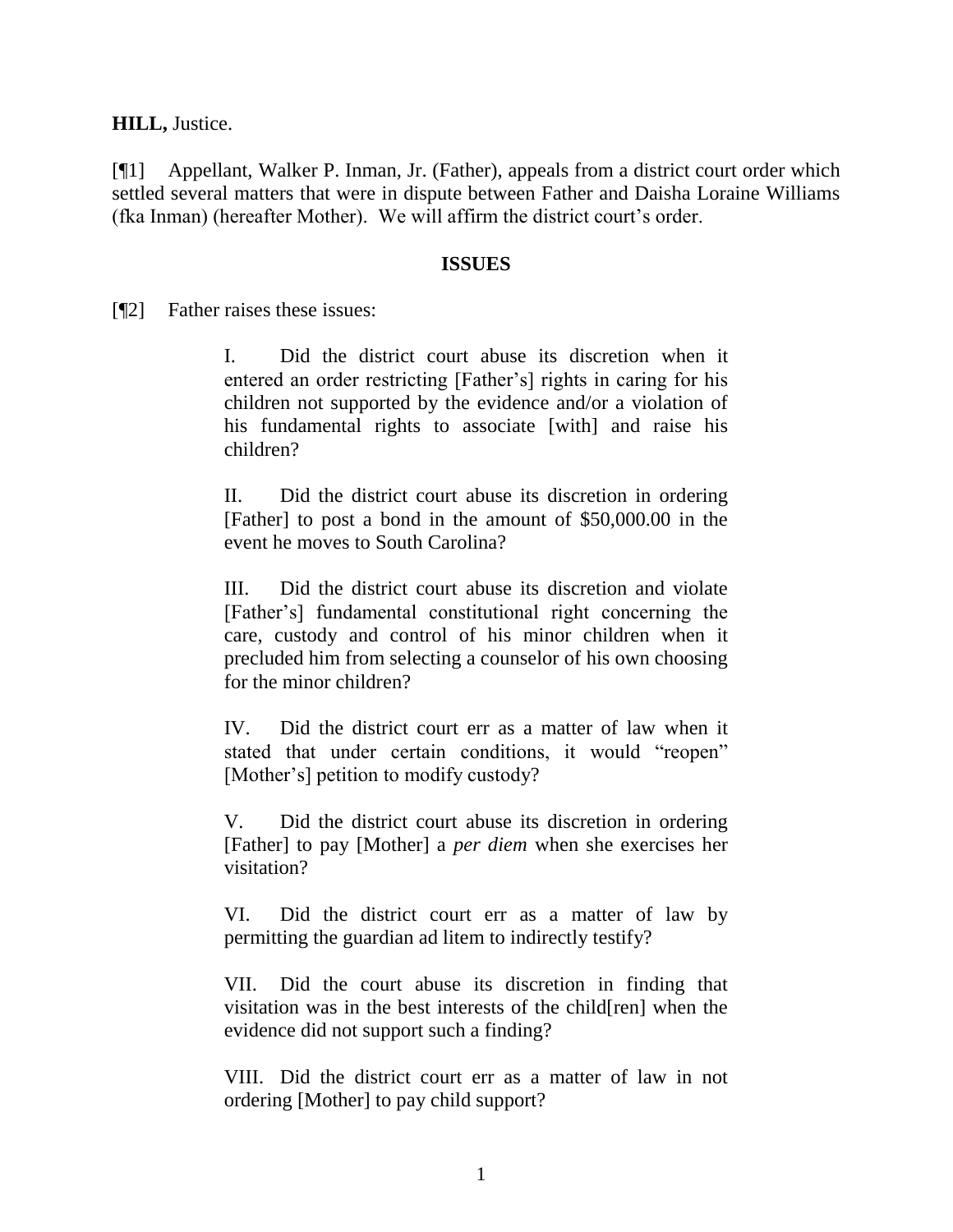IX. Did the district court abuse its discretion in conditioning custodial rights upon the conduct of the noncustodial parent?

Mother addresses the issues raised by Father somewhat superficially and posits these contentions:

> I. The order issued on December 10, 2007, is not an appealable order.

> II. Sanctions are appropriate, and should be awarded, for [Father"s] pursuit of this appeal.

> III. Even if found appealable, [Father"s] arguments are so devoid of merit as to warrant dismissal or affirmance.

In his reply brief, Father asserts that the instant appeal is from an appealable order, that there is no basis for sanctions, and that his arguments have merit.

# **FACTS AND PROCEEDINGS**

[¶3] We have reviewed this matter on a previous occasion, and it is necessary to consult that opinion for a summary of the facts and circumstances that have led up to this juncture in the proceedings. *Inman v. Williams*, 2008 WY 81, ¶¶ 3-9, 187 P.3d 868, 869- 74 (Wyo. 2008) (*Inman I*).<sup>1</sup> Although we dismissed that appeal because the order from which the appeal was taken was not an appealable order, we made some specific findings that are pertinent to this appeal and, under our supervisory authority, we issued directives to the lower court:

> After careful consideration of the parties' respective contentions, we find that Mother's arguments are more

<sup>1</sup> We note here that other matters relating to this case have been called to our attention. An appeal was filed by Mother in 2000 (Case No. 00-315). That appeal was dismissed by agreement of the parties. In 2006, Father filed a Petition for Writ of Review (Case No. 06-120). In that Petition, Father challenged several of the district court's discretionary rulings with respect to the ongoing visitation dilemma, as well as the parties' disputes over court-ordered counseling. Father also asserted that the district court's order to the effect that he could not take the children out of Lincoln County without permission from the guardian ad litem restricted his constitutional right to travel. Mother had expressed a concern that Father might "abscond" with the children, depriving her of any contact whatsoever. We denied that petition. On April 1, 2008, Father appealed the district court's order denying his motion to set aside, alter, or amend the district court"s December 5, 2007 order, which is on appeal herein. After we published our opinion in *Inman I*, Father voluntarily dismissed that appeal (S-08-0114).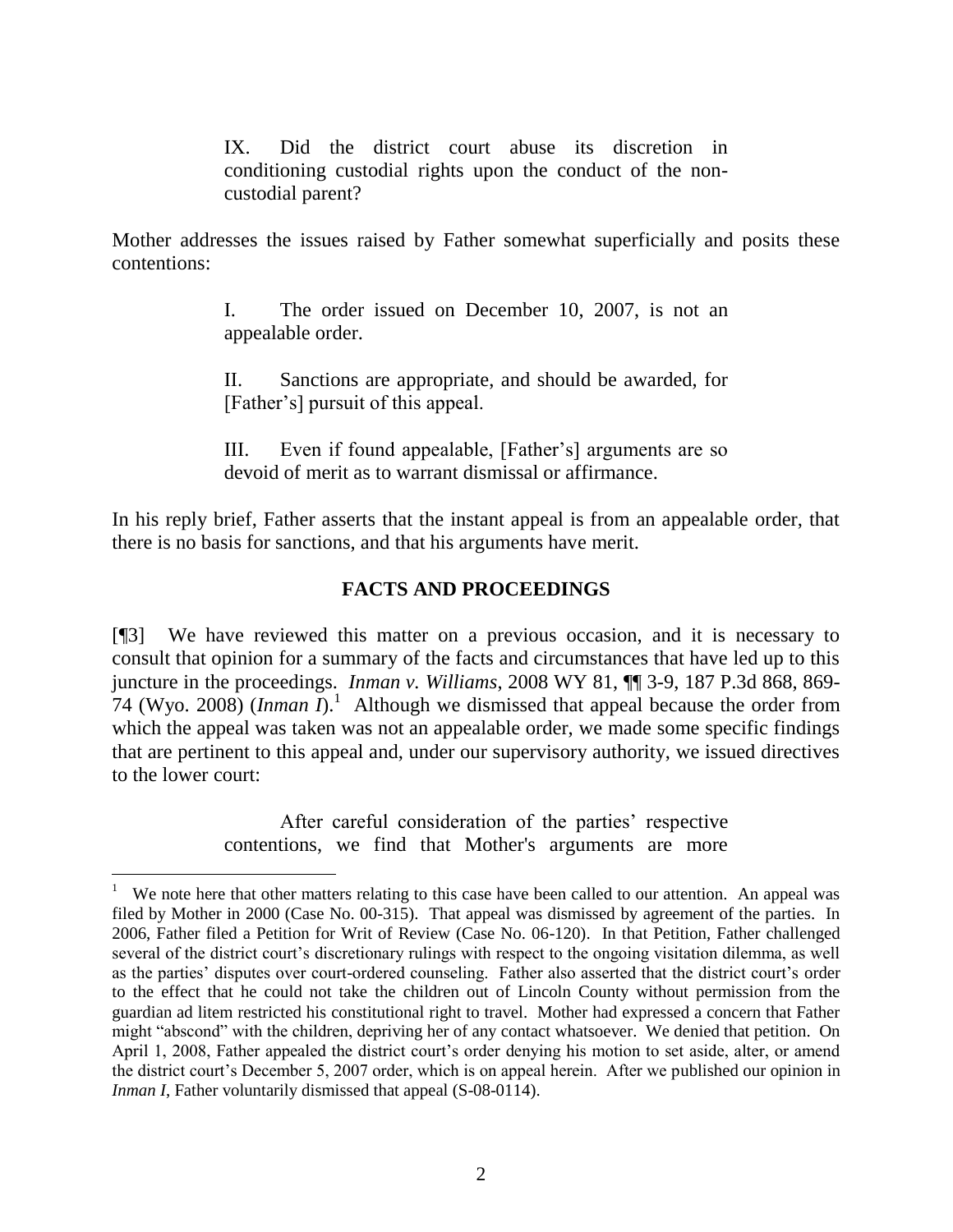persuasive. We hold the order in question is not an appealable order under W.R.A.P. 1.05(b). The true thrust of the court's order is to provide therapeutic counseling to the parties' children so that eventually Mother's long-delayed visitation with her children can be determined and established. Until the children's therapeutic counseling has reached the point at which Mother's visitation can be determined and established, the terms of that visitation have not been fixed. Because the order does not hold Father in contempt and does not fix the terms of Mother's visitation, the order does not determine the action.

Although the order contains language that the children's therapeutic counselor, in consultation with the guardian ad litem, shall determine the terms of Mother's visitation when the children have been prepared for that visitation, in the exercise of this Court's supervisory authority, we direct the therapeutic counselor and the guardian ad litem to recommend such terms to the district court and that court shall establish, with all deliberate speed, the appropriate terms of visitation as provided by statute. [Emphasis added.]

*Id.*, ¶¶ 17-18, 187 P.3d at 876.

[¶4] It suffices here to note that the problems between the parties with respect to child visitation have still not been fully resolved. The instant proceedings were initiated by Father's petition to relocate his primary residence and that of the children to South Carolina. Mother objected to that petition and set out in detail the enormous and continuing problems she has had obtaining her court-ordered rights to visitation with the children, during times when both parties and the children were residing within miles of one another in Wyoming.

[¶5] The district court held a hearing on September 26, 2007, to address the petition to relocate, as well as to address other matters which the parties had been unable to resolve over the preceding seven years. On December 10, 2007, the district court issued this order:

> 1. That this Court has jurisdiction of the parties and the subject matter of this action.

> 2. A Decree of Divorce was entered on August 29, 2000, in the Eighth Judicial District Court which incorporated the Parties" Property Settlement and Child Custody and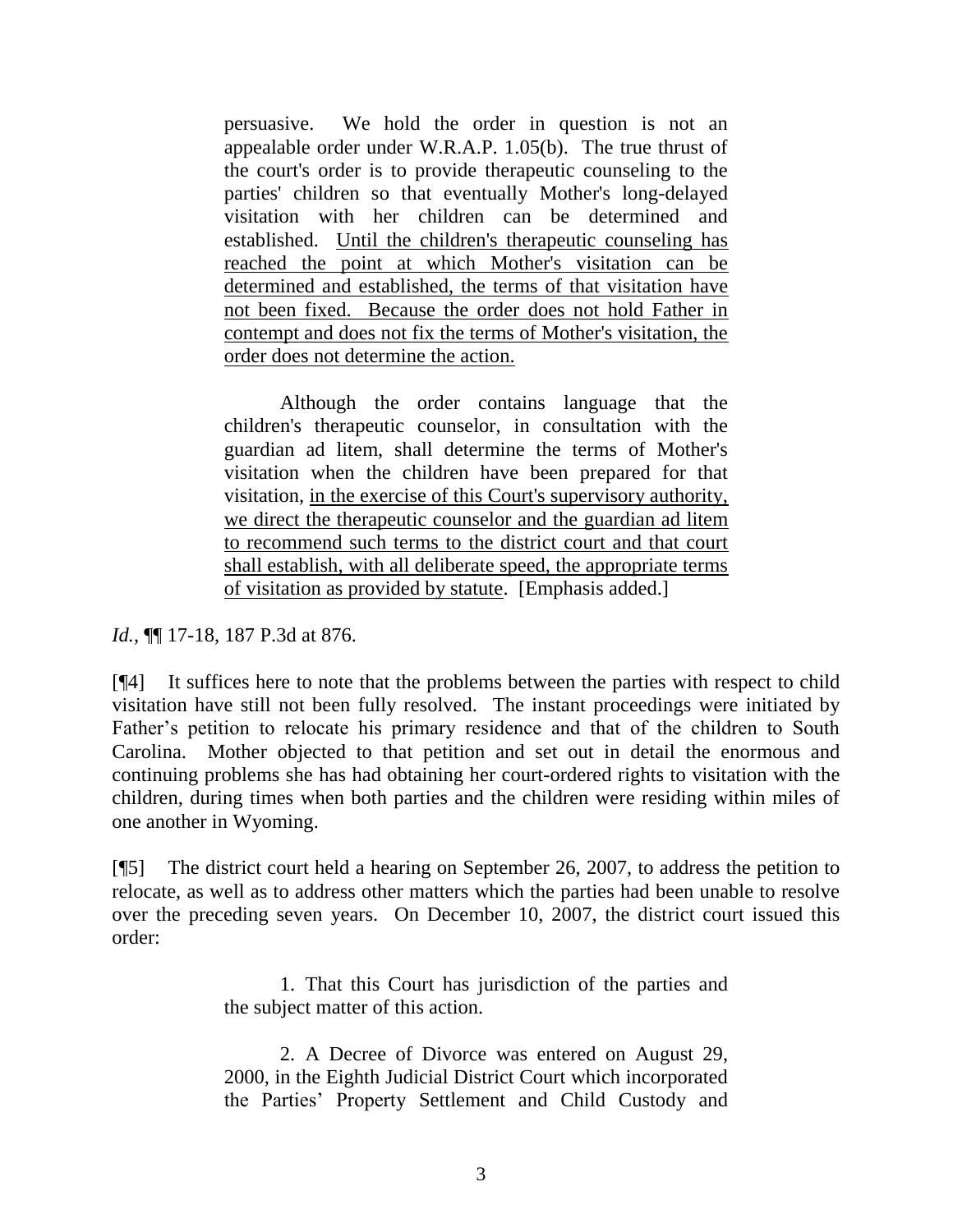Visitation Agreement. [Father] was granted primary care and custody of the parties" two minor children, subject to [Mother] having visitation pursuant to the provisions set forth in the Recommendations of the Guardian ad Litem for [the children], dated July 12, 2000.

3. On June 25, 2001, a Stipulated Order Modifying Visitation Provisions of Decree of Divorce was entered wherein [Mother"s] visitation was modified and set forth in great detail. However, in essence all visitation was to occur in the presence of, and with the assistance of, a Qualified Care Provider; further, visitation was altered to occur every Saturday from 10:00 am until 4:00 pm, alternating holidays from 10:00 am until 6:00 pm, telephone visitation every Monday, Wednesday and Friday from 6:00 pm until 6:20 pm.

4. The Court file reflects numerous filings thereafter concerning visitation and the lack thereof.

5. [Father] filed Notice of Intent to Relocate pursuant to the Court's January 2, 2007, order. [Mother] objected to the relocation and filed for temporary custody of the children.

6. The Wyoming and the United States Constitutions provide parents with a constitutional right to travel, including the right to relocate. The Wyoming Supreme Court, citing *Love v. Love*, 851 P.2d 1283 (Wyo. 1993), held in *Watt v. Watt*, 971 P.2d 608 (Wyo. 1999), that courts must consider whether a relocating parent's motives for proposing the move are legitimate, sincere, in good faith, and whether reasonable visitation is possible for the remaining parent. The Court reiterated this principle in *Resor v. Resor*, 987 P.2d 146 (Wyo. 1999), stating that the right to travel should not be denied, impaired, or disparaged unless clear evidence demonstrates an additional, substantial, and material change of circumstances and the detrimental effect the move would have on the children.

7. This Court is satisfied that legitimate good faith motives exist for [Father"s] proposed move to South Carolina. However, the Court is concerned with establishing and maintaining reasonable visitation for [Mother who is] remaining in Wyoming.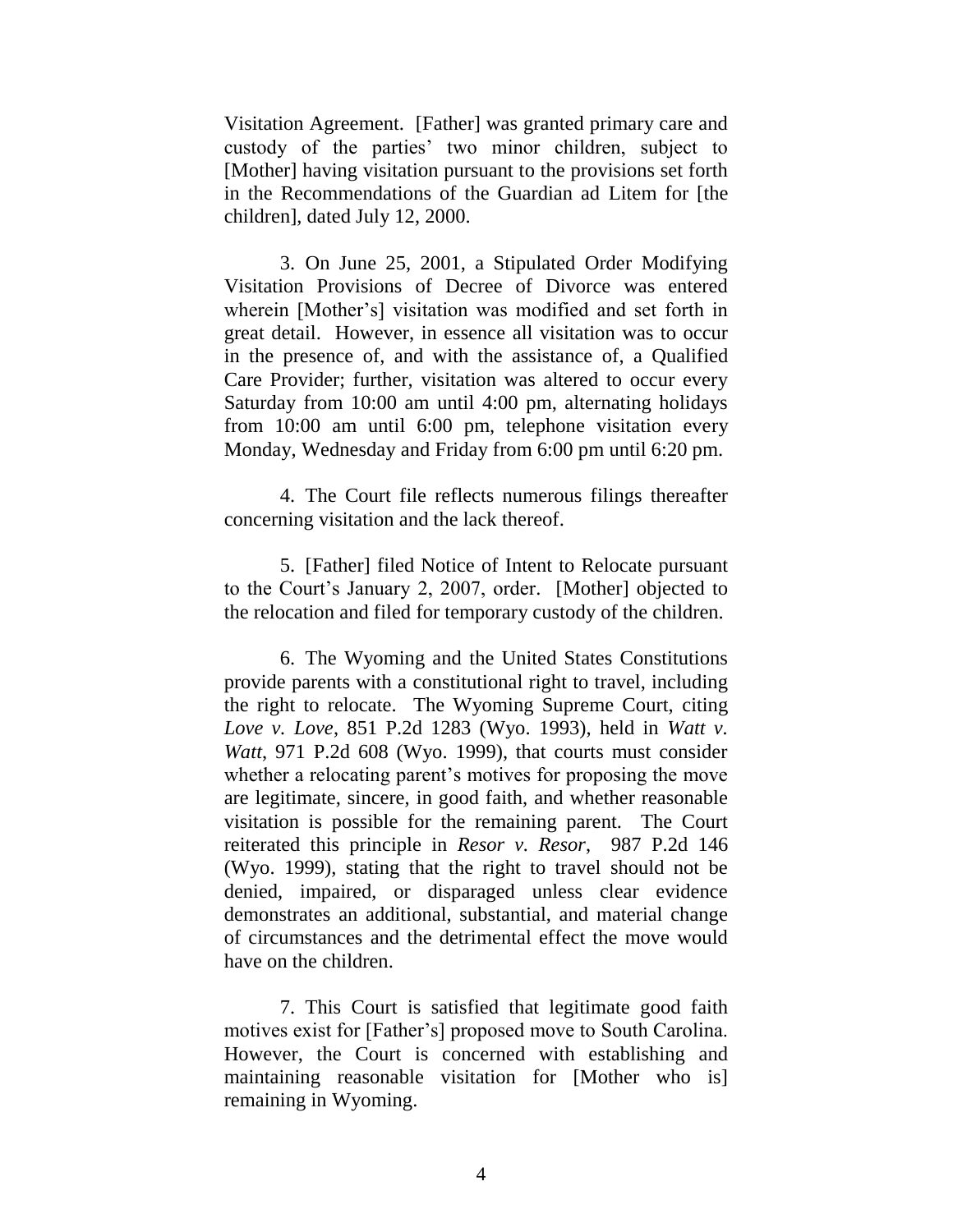8. [Mother] has failed to show a material and substantial change of circumstances warranting a change of primary custody at this time.

9. The Court finds that the course of pre-visitation counseling previously ordered by the Court, which was intended to prepare and facilitate the (re)establishment of visitation between the parties' minor children and [Mother] has not been effective, and in fact has had the opposite effect.

10. The Court finds that [Father] has been less than diligent in making the children available for counseling, and in some instances has actively discouraged the children from participating, and in general his relationship with the counselor selected by the Court to provide services has caused the counselor to terminate the relationship.

11. At the same time, [Mother"s] lifestyle and relationships, particularly with Randy Williams, raise legitimate concerns about her judgment and commitment to a relationship with her children.

12. The Court finds that it is in the children"s best interest that some contact occur and reasonable visitation be established between [Mother] and her minor children immediately and prior to [Father"s] relocation to South Carolina.

13. In the absence of some reasonable degree of visitation prior to [Father"s] proposed relocation to South Carolina it is extremely doubtful that [Mother] will have the opportunity to exercise visitation which would not be in the best interests of the minor children.

14. The Court finds that even if some degree of visitation takes place prior to [Father"s] relocation and is successful that after the [Father] relocates, [Mother] will be, because of the parties' relative financial positions<sup>2</sup> and the

<sup>2</sup> The record reflects that Father's income exceeds \$1,000,000.00 a year. The record also demonstrates that the children are wealthy in their own right, being the beneficiaries of a trust that Father estimated would be valued at one billion dollars by the time they reach age 21.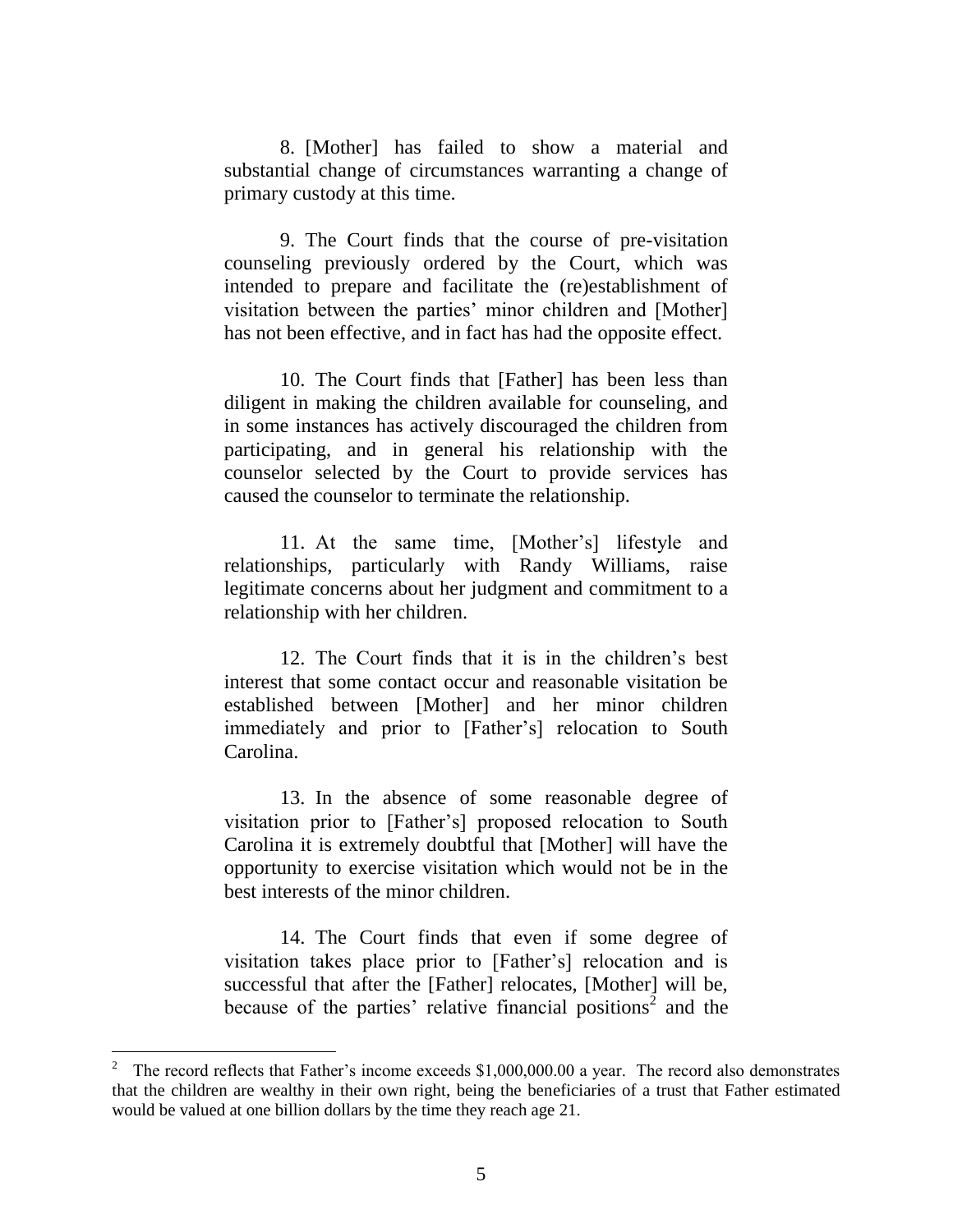previous history of this relationship, at a clear disadvantage in pursuing and enforcing her right to visitation with her children.

IT IS HEREBY CONSIDERED, ORDERED ADJUDGED AND DECREED as follows:

1. [Father] shall make the parties' minor children immediately available for visitation with their [Mother]...beginning no later than January 1, 2008.

2. Said visitation shall be supervised by persons and at a location approved by the Guardian ad Litem. In the absence of substantial and compelling evidence that the same is not in the children"s best interest the visitation shall consist of the following minimum periods, to commence forthwith:

A). One hour per week for a period of two weeks;

B). Two hours per week for a period of two weeks; and

C). One afternoon (4 hours) per week for a period of four weeks.

3. Upon completion of this initial period of visitation, which has as its goal and purpose to establish reasonable contact between Mother and her children, the Court will reconsider [Father"s] request to relocate to South Carolina.

4. In the absence of some relationship between [Mother] and her children, and in the absence of [Father's] cooperation in establishing the same as set forth above, the Court will reopen and consider the application by [Mother] for a change of custody.

5. Upon completion of the initial period of visitation, and prior to the relocation to South Carolina, [Father] shall post a cash bond with the Clerk of the District Court in the amount of \$50,000.00 to allow [Mother] to continue to exercise visitation in South Carolina and to enforce this and other Court orders concerning visitation as the case may be.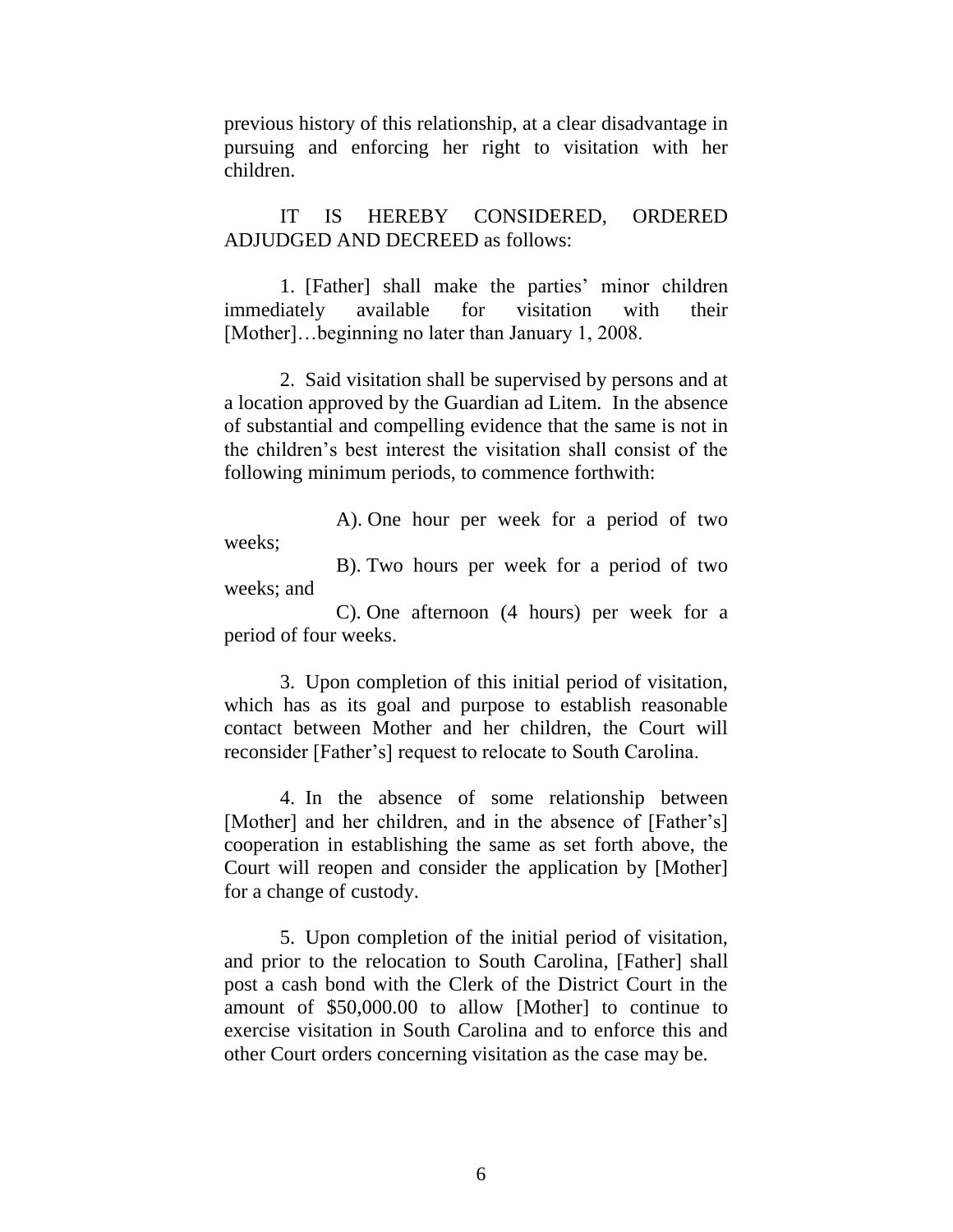6. In the event [Father] relocates to South Carolina, [Mother] shall be entitled to the following periods of visitation:

A). One weekend per month;

B). Alternating Holidays;

C). Four (4) weeks during the summer.

In addition [Father] shall be entitled, and [Mother] shall make children available for reasonable and regular phone contact.

7. [Father] shall pay the following amounts incurred by [Mother] in exercising visitation in South Carolina:

A). Travel to and from the location of the minor children, including but not limited to, coach round trip airfare; and

B). Per diem of \$200 per day.

# **DISCUSSION**

## **Is the Order at Issue an Appealable Order**

[¶6] In our 2007 decision regarding this case, we determined that the order from which the appeal was taken was not an appealable order, although we did provide some minimal guidance to the district court and parties for the additional proceedings that appeared both inevitable and necessary to bringing finality to this case. *Inman I,* ¶¶ 10-17, 187 P.3d 868 at 874-76. Mother contends that this appeal is likewise not taken from an appealable order. She also contends that sanctions should be awarded in her favor because the appeal is faulty and that Father"s contentions are so devoid of merit that this Court should summarily dismiss or affirm the order from which the appeal was taken.

[¶7] We have established the standards we apply to determine if an order, such as that in dispute here, is an appealable order. We will apply those same standards to determine whether or not the appeal in this case is from an appealable order:

# **1.05. Appealable order defined**.

An appealable order is:

(a) An order affecting a substantial right in an action, when such order, in effect, determines the action and prevents a judgment; or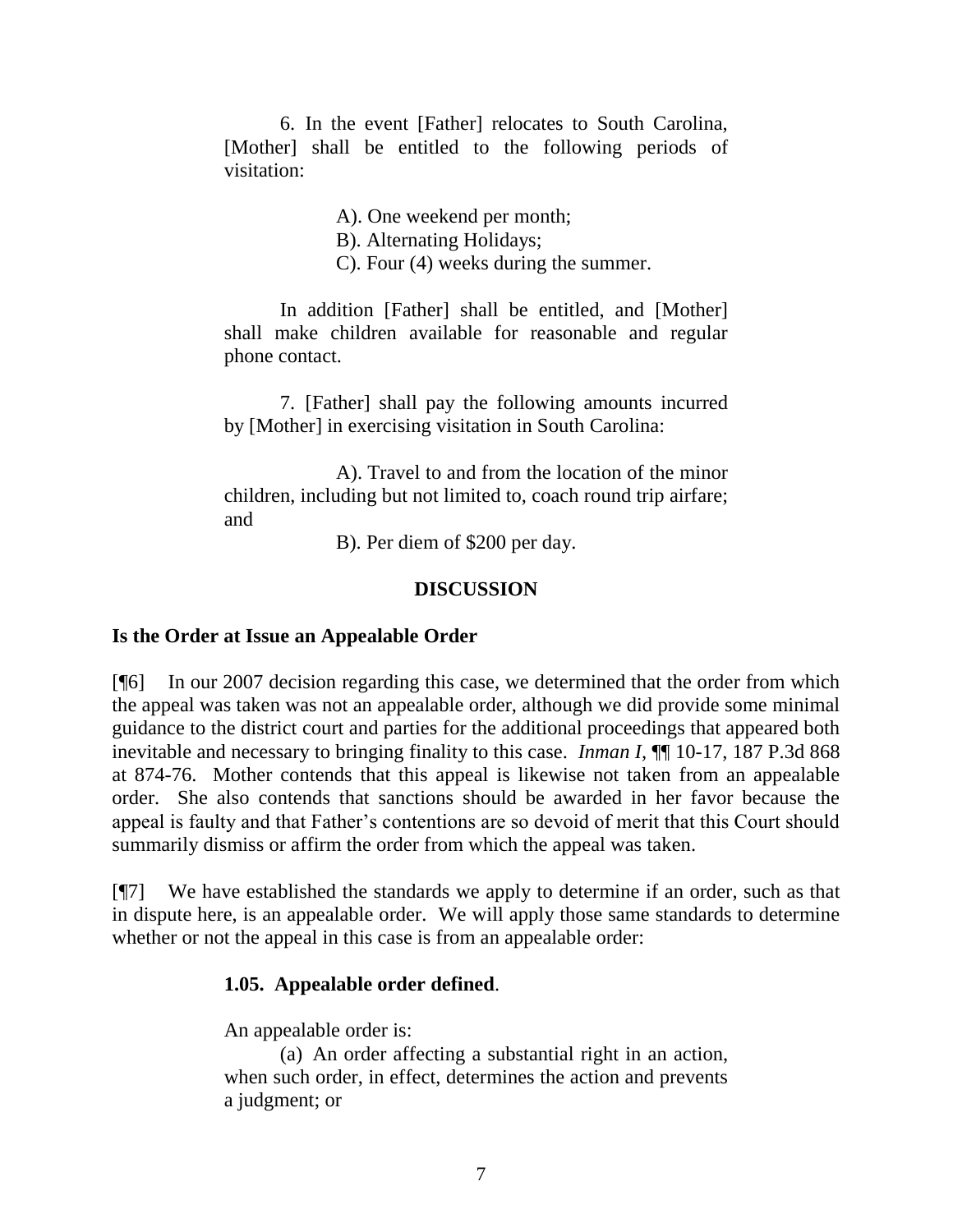(b) An order affecting a substantial right made in a special proceeding; or

(c) An order made upon a summary application in an action after judgment; or

(d) An order, including a conditional order, granting a new trial on the grounds stated in Rule  $59(a)(4)$  and  $(5)$ , Wyo.R.Civ.P.; if an appeal is taken from such an order, the judgment shall remain final and in effect for the purposes of appeal by another party; or

(e) Interlocutory orders and decrees of the district courts which:

(1) Grant, continue, or modify injunctions, or dissolve injunctions, or refuse to dissolve or modify injunctions; or

(2) Appoint receivers, or issue orders to wind up receiverships, or to take steps to accomplish the purposes thereof, such as directing sales or other disposition of property.

(See Rule 13 for additional guidance on review of interlocutory orders.) [Emphasis added.]

This rule was amended by order adopted on April 23, 1992, and at that time we commented that: "The number of this rule did not change, but the language was adjusted **significantly** to refine and clarify what an **appealable order** is, whether it be a final or interlocutory order [Emphasis added]. " See comment to Rule 1.05 at 823-32 P.2d, Wyo. Rptr. LII (1992). We conclude that what was intended by the amendment of that rule was that we would no longer look at just whether an order was "final." Rather the limitation on our review would be directed to whether an order was "appealable" as defined by Rule 1.05. In this particular case we conclude that the instant order was made in a "special proceeding." See *In re WJH*, 2001 WY 54, ¶ 10, 24 P.3d 1147, 1151-52 (Wyo.2001), where we held:

In general terms, special proceedings are those which were not actions in law or suits in equity under common law and which may be commenced by motion or petition upon notice for the purpose of obtaining relief of a special or distinct type. *State in Interest of C.*, 638 P.2d 165, 168 (Wyo.1981). They result from a right conferred by law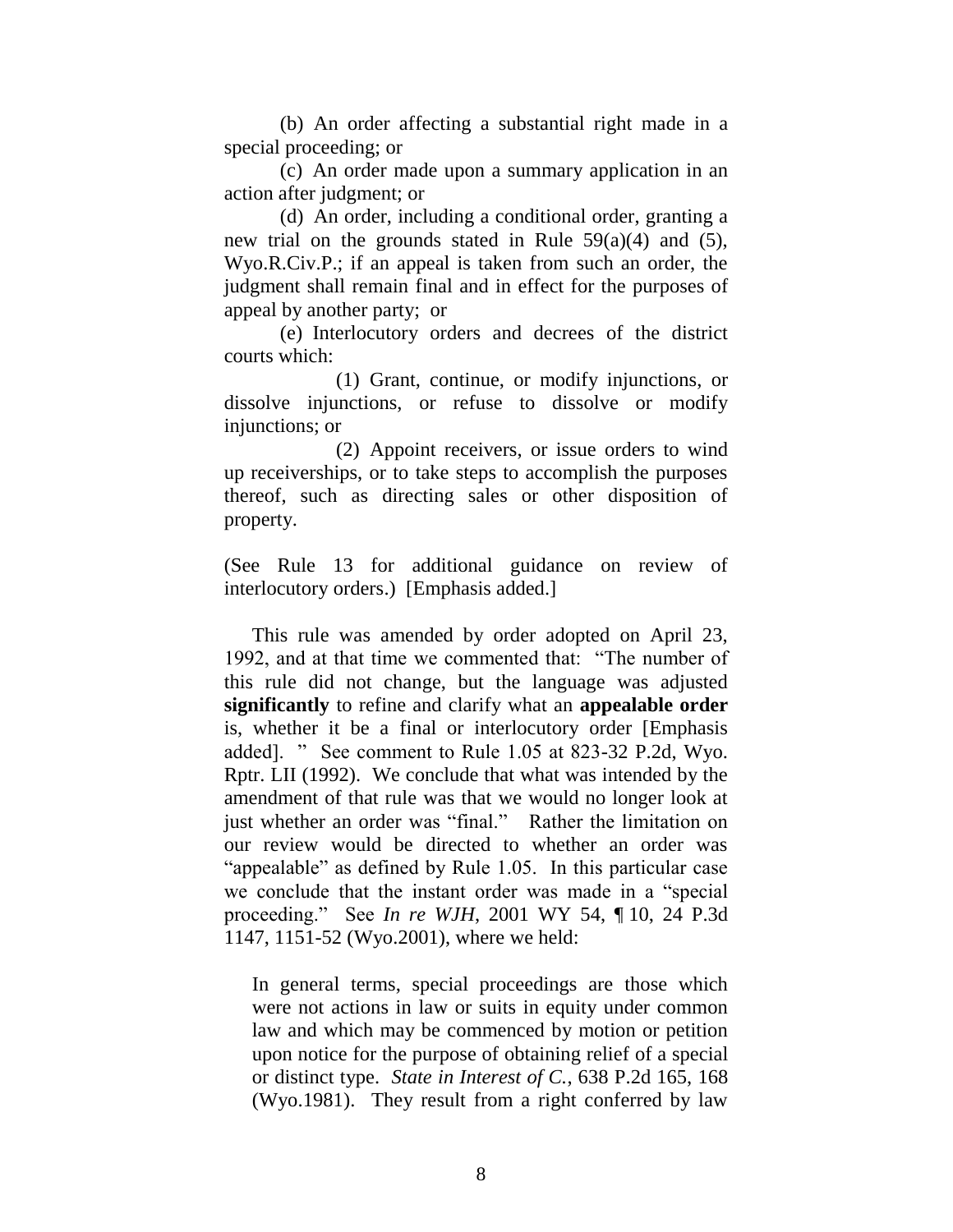together with authorization of a special application to the courts to enforce the right. *Id*. This court has recognized that, even in cases involving delinquency, proceedings under the Juvenile Court Act could be in lieu of proceedings under the general criminal procedure. *Id*.

Although some authorities set out the expanded meaning of "special proceeding" in great detail, perhaps the Supreme Court of Oklahoma put it most clearly and succinctly in these terms: " 'Special proceedings' is a term used to distinguish litigation that is not governed by the general regime of pleadings."... They are distinguished from other civil actions by the manner of pleading, practice and procedure prescribed by law." *Barber v. Barber*, 2003 OK 52, ¶ 6, 77 P.3d 576, 579 (Okla.2003); also see 39B Words and Phrases, "Special Proceeding" 416-447 (2006); 1A C.J.S. Actions § 115 (2005). We are satisfied that the instant case involves a special proceeding as contemplated by W.R.A.P. 1.05. The more rigorous limitation of Rule 1.05 is probably the requirement that the order affect a "substantial right." Here we need not tarry long because we have repeatedly held that, " "[t]he right to associate with one"s immediate family is a fundamental liberty protected by the state and federal constitutions." ... Resolution of which parent shall have custody necessarily implicates the fundamental right of family association." *Loghry v. Loghry*, 920 P.2d 664, 667 (Wyo.1996).

*FML v. TW*, 2007 WY 73, ¶¶ 5-6, 157 P.3d 455, 458-59 (Wyo. 2007).

[¶8] Although Mother"s contentions are not without some basis, we discern an important distinction between the circumstances of the appeal in *Inman I* and the circumstances we are presented with here. That distinction is that, *inter alia*, the district court did establish a concrete visitation schedule and delayed, but did not deny, Father"s ability to relocate to South Carolina. In *Inman I* we recognized that the proceedings at issue are indisputably "special proceedings" as contemplated by W.R.A.P. 1.05. However, in that case we did not discern a "substantial right" that was at issue. We are now more than two years further down the pike since the order that was the subject of the appeal in *Inman I* was issued, and it does not appear that the disputes between these parties, both the petty ones and those of great consequence, are any closer to meaningful resolution. In saying this, we do not intend to create a precedent which suggests that by merely being obdurate for a long enough period of time a party may elevate an "insubstantial right" to a "substantial one." However, here it readily appears that Father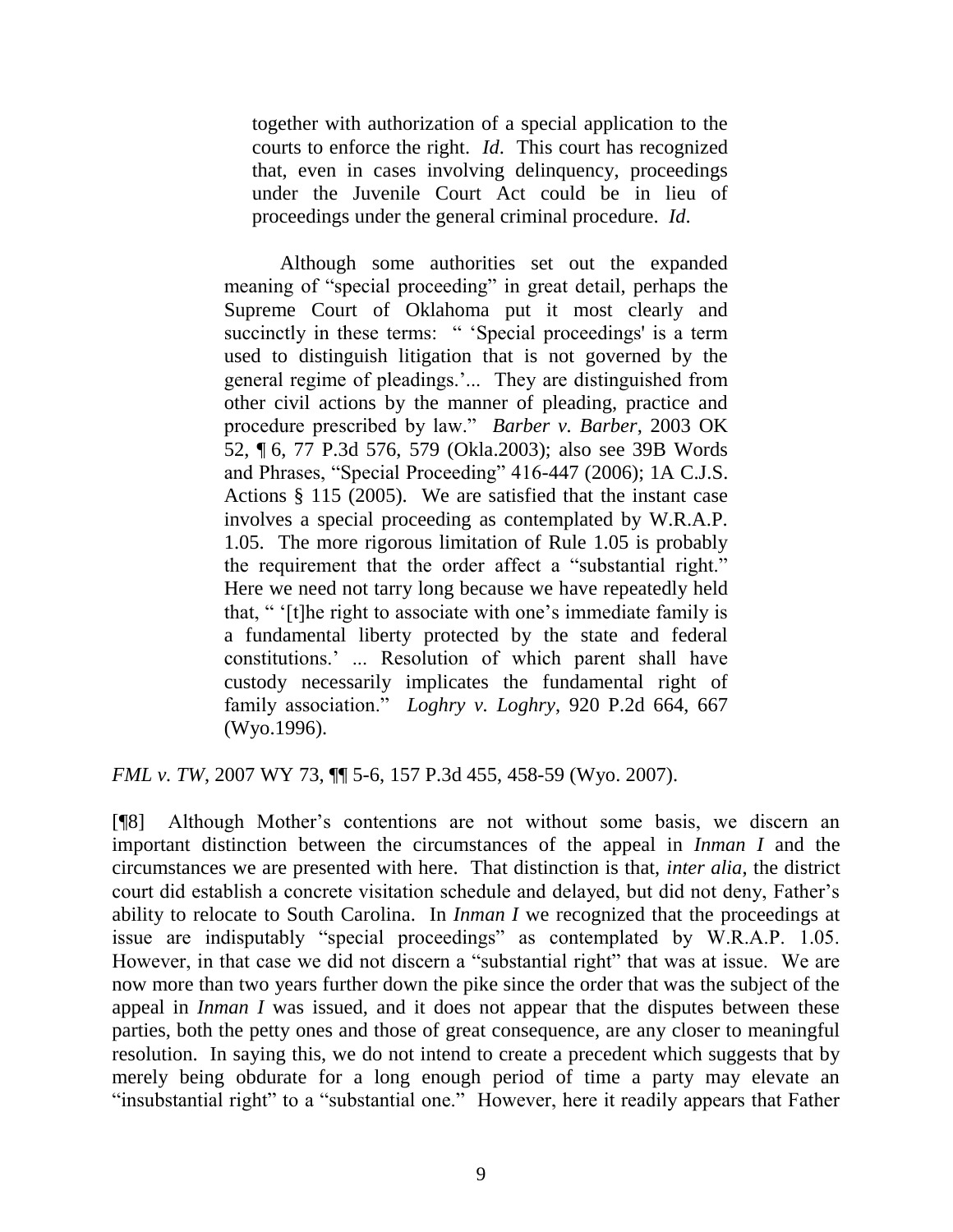has succeeded in side-stepping the obligations imposed upon him by the district court to give recognition to the district court's decisions concerning court-ordered visitation for Mother. Moreover, his proposal to move the children to a distant location, which could well have the effect of further frustrating Mother's rights to visitation, directly impacts her substantial rights in that regard. By the same token, although he has flouted court orders time and time again, Father cannot be denied his constitutional right to relocate as recognized under Wyoming law and legal precedent of the United States Supreme Court. For these reasons, and we hope they will remain *sui generis* to these parties, we conclude that the order from which this appeal was taken is an appealable final order as contemplated by W.R.A.P. 1.05.

## **Did the District Court Abuse its Discretion or Err as a Matter of Law**

[¶9] Our standard of review is well known:

We review a district court's order on a petition to modify custody, visitation, and child support for an abuse of discretion. *Selvey v. Selvey*, 2004 WY 166, ¶ 15, 102 P.3d 210, 214 (Wyo.2004).

We will not interfere with the district court's decision regarding modification of custody absent a procedural error or a clear abuse of discretion. In determining whether the district court has abused its discretion, we must decide whether it could reasonably conclude as it did. Judicial discretion is a composite of many things, among which are conclusions drawn from objective criteria; it means exercising sound judgment with regard to what is right under the circumstances and without doing so arbitrarily or capriciously.

*Id.* (internal citations and quotation marks omitted).

*Gray v. Pavey*, 2007 WY 84, ¶ 8, 158 P.3d 667, 668 (Wyo. 2007).

[¶10] We will briefly note our agreement with Father"s contention that "no person shall be deprived of life, liberty, or property without due process of law." However, in the same breath, we will conclude that the record on appeal demonstrates beyond a shadow of a doubt that Father has received more than his fair share of due process of law, while at the same time trying to frustrate Mother"s access to that same fundamental constitutional right. The record will not support a conclusion that Father has been deprived of due process of law at any stage of these protracted proceedings. Likewise, we agree fully with Father"s contention that our jurisprudence holds in the highest regard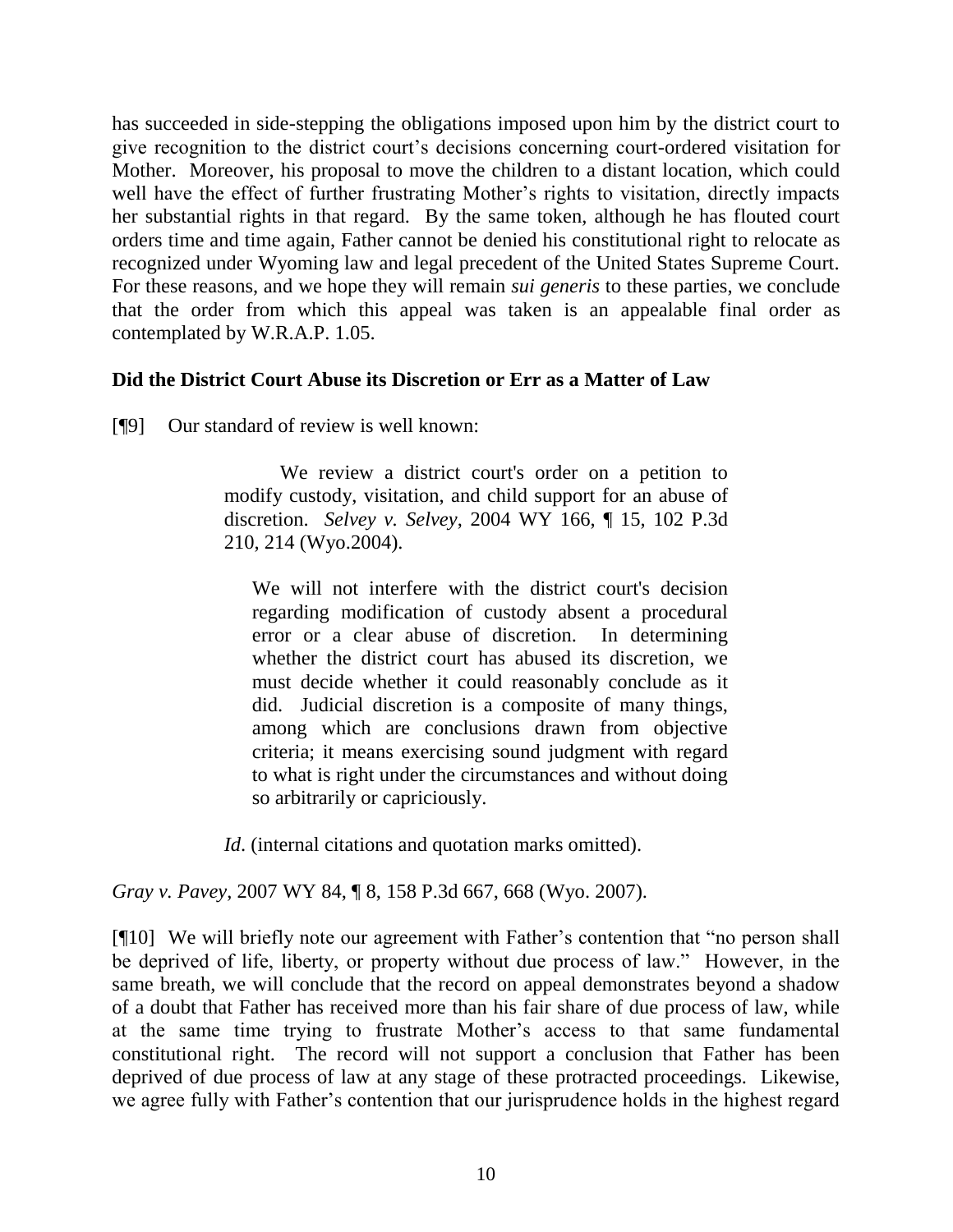the fundamental constitutional right of parents to raise and associate with their children. The record on appeal reflects that Father"s rights in that regard have never been negatively affected by the actions of Wyoming courts – although the same cannot be said for Mother's correlative rights.

[¶11] Although a change of residence to another state by Father is the issue that set these particular proceedings in motion, the focus of our attention is the reinstatement of Mother"s longstanding, but unenforced rights to visitation and, further, a modification of those longstanding visitation rights so as to ensure and facilitate Mother"s visitation rights in light of Father"s desire to relocate to South Carolina. See generally *Watt v. Watt*, 971 P.2d 608 (Wyo. 1999).

[¶12] Father"s brief addresses the issues summarized in his statement of the issues in a different order than that set out above. We will conform our discussion of the issues to the order in which they appear in his brief.

[¶13] First, Father contends that the district court erred in ordering him to post a \$50,000.00 bond if he chooses to move to South Carolina. We have addressed this issue on other occasions:

> Finally, Father argues that his right to visit his children effectively has been negated by the district court's requirement that he post a \$50,000.00 bond as a condition to exercising visitation. He asserts that although in the past he has been well employed, he is now deeply in debt as a result of the divorce, and that he will not be in a position to post a bond every time he wants to see his children. He claims that to impose this monetary condition is "quite simply unfair, onerous, punitive, and not sustainable."

> A bond-posting requirement, used to ensure compliance with a decree in visitation and custody cases, is within the discretion of the district court and finds support in the law. *See Beard v. Beard*, 368 P.2d 953, 954 (Wyo.1962) (court had right to add to the order that a bond be furnished if children removed from the state); *Leitner*, 402 P.2d at 716 (order requiring mother to post bond to assure performance of her obligations under the decree was valid and enforceable); *Matter of Marriage of Miller*, 600 S.W.2d 386, 388 (Tex.Civ.App.1980) (court upheld order requiring that father post a \$5,000.00 bond before taking the children for a two week annual visitation); and 27C C.J.S. Divorce § 634 at 207 (1986 & 2002 Cum.Supp.). Where there is evidence that the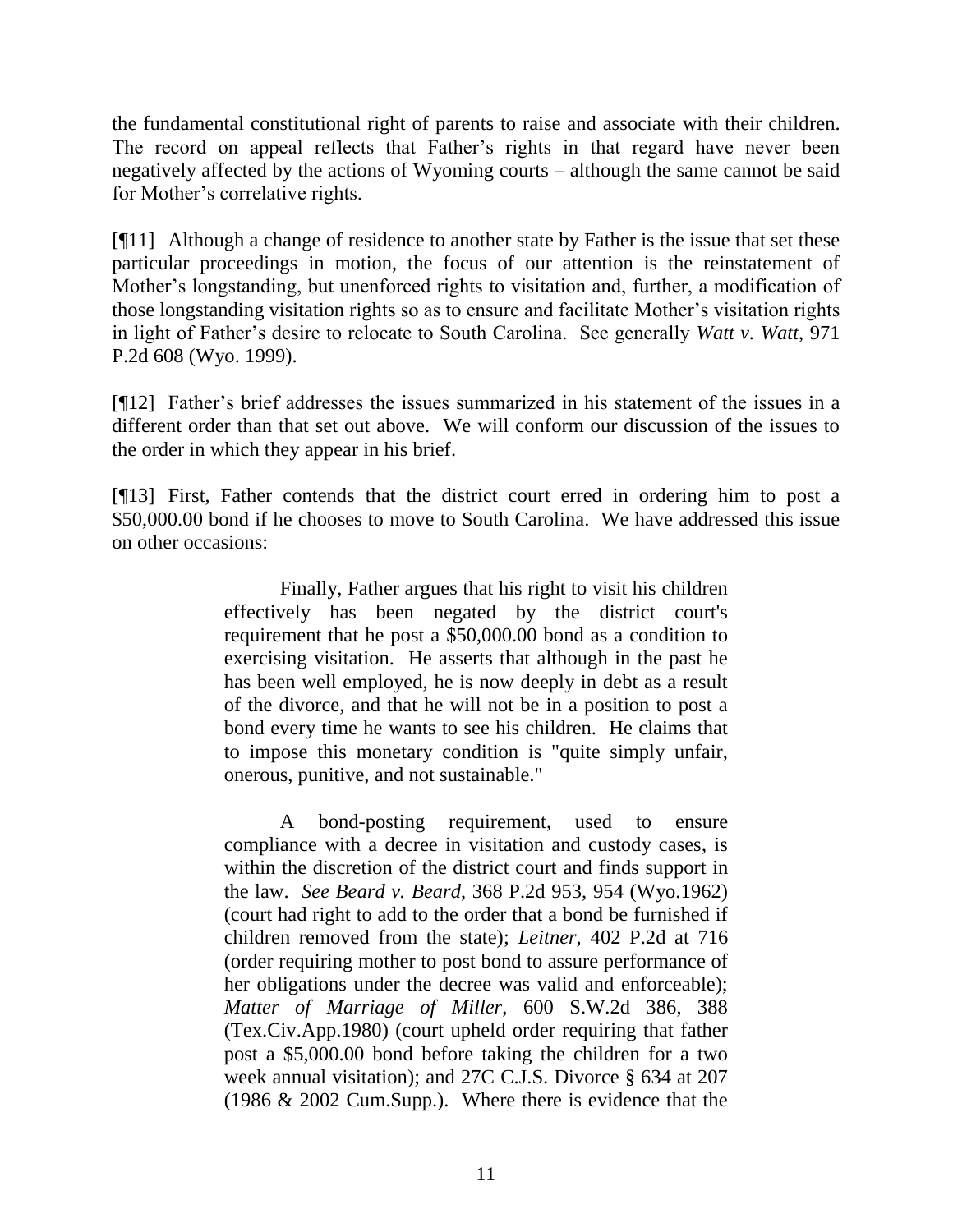non-custodial parent may fail to return the child, a court does not abuse its discretion by requiring a bond as a condition to visitation. *See generally Grimditch v. Grimditch*, 71 Ariz. 237, 226 P.2d 142, 142 (1951) (court struck down bond where there was nothing in the record to indicate that the father would violate a judgment of the court) and *Bienvenu v. Bienvenu*, 380 So.2d 1164, 1166 (Fla.App.1980). A bond must not be penal, but rather remedial in nature, and must have some relationship to the expense that the other party may incur in enforcing the decree to which the bond relates. *See Metz v. Metz*, 108 So.2d 512, 514 (Fla.App.1959). Determination of the proper amount of a bond is within the discretion of the district court, and "the amount should neither be so large that the noncustodial parent is unable to provide the bond, nor so small that it will not ensure compliance with its limitations." *McCullough v. Hudspeth*, 120 R.I. 598, 389 A.2d 1242, 1245 n. 4 (1978).

*Stonham v. Widiastuti*, 2003 WY 157, ¶¶ 27-28, 79 P.3d 1188, 1197 (Wyo. 2003). The record on appeal is well-seasoned with behaviors on Father's part that warrant the imposition of the bond in this case, and the district court did not abuse its discretion in imposing the bond more fully described above.

[¶14] Second, Father contends that the district court violated his fundamental rights by negating his selection of a counselor for the children. This matter arose largely because the parents were unable to agree on the choice of a counselor and, because of that, the decision was assigned to the guardian ad litem. For the most part, this contention is not supported by either pertinent authority or cogent argument. Furthermore, it is not supported by the record as a whole. If, indeed, Father was denied the right to choose a counselor in his sole discretion (in his role as the parent with primary if not virtually exclusive custody), that was the result of his refusal to participate cooperatively in the proceedings as they were conducted by the district court. Upon an examination of the record for this appeal, as well as of our prior opinion in this case, and the papers associated with its prior appearances here wherein no opinion was generated by this Court, we are compelled to conclude that the district court did not abuse its discretion or err as matter of law in overseeing the selection of a counselor or counselors.

[¶15] Third, Father contends that the district court erred as a matter of law when it ordered the potential re-opening of Mother"s petition to modify custody in the event Father continued to flout orders of the district court. We conclude that this contention does not pose an issue that makes it incumbent upon this Court to provide the relief Father requests. A district court has continuing jurisdiction in matters such as this. Wyo. Stat. Ann. § 20-2-203 (LexisNexis 2007). Although Father has viewed this as a "threat"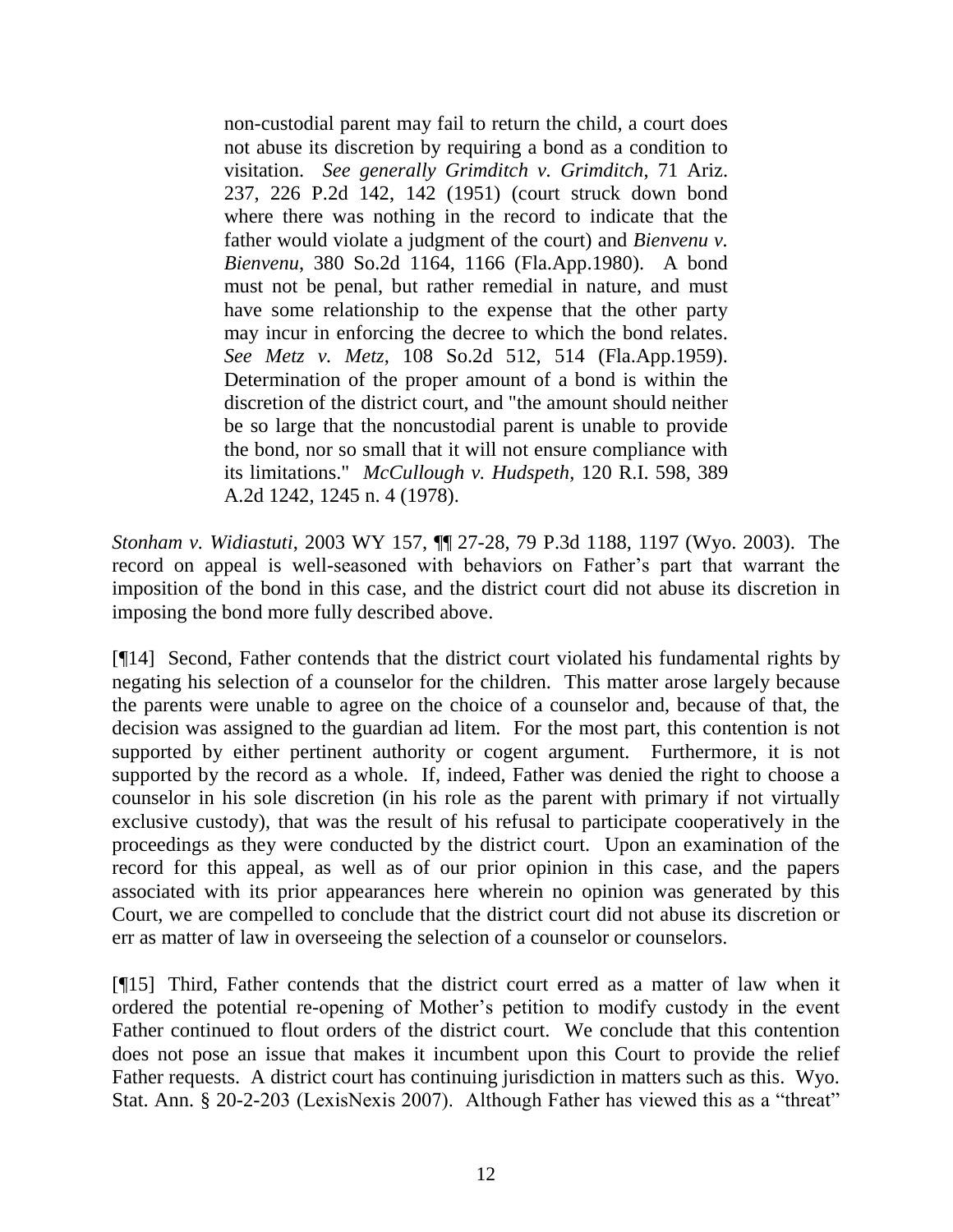that exceeds the jurisdiction of the district court in these circumstances, we are more inclined to view it as a "warning" that Father"s continued recalcitrance could undermine the district court"s initial determination that Father"s intent to relocate was "properly motivated" and "sincere." As we said in *Love v. Love*, 851 P.2d 1283 at 1287-88 (Wyo. 1993):

> Cases involving relocation of parents are fact sensitive; we would be remiss to attempt to define a bright line test for their determination. Where the issue is relocation of one of the parties, we must remember that the best interests of the child standard was applied at the time of the initial custody award. Therefore, our review looks more closely at balancing the continued rights of the parties with the best interests of the children as established at the time of divorce. We will consider the attributes and characteristics of the parents and children and how the children have fared under the original custody and visitation arrangement. We will consider also whether the relocating parent's motives for proposing the move are legitimate, sincere, in good faith, and whether reasonable visitation is possible for the remaining parent. *See*, *Arquilla*, 407 N.E.2d at 950; *Holder v. Polanski*, 111 N.J. 344, 544 A.2d 852, 855 (1988).

Also see *Morris v. Morris*, 2007 WY 174, ¶ 18, 170 P.3d 86,92 (Wyo. 2007); *Testerman v. Testerman*, 2008 WY 112, ¶¶ 16-20, 193 P.3d 1141, 1146-47 (Wyo. 2008).

[¶16] Fourth, Father contends that the district court abused its discretion in requiring him to pay Mother a per diem when visiting the children. The language used by the legislature in Wyo. Stat. Ann. § 20-2-202(a)(ii) (LexisNexis 2007) is very general:

> (a) The court may order visitation it deems in the best interests of each child and the court shall:

> (i) Order visitation in enough detail to promote understanding and compliance;

> (ii) Provide for the allocation of the costs of transporting each child for purposes of visitation;

> (iii) Require either parent who plans to change their home city or state of residence, to give written notice thirty (30) days prior to the move, both to the other parent and to the clerk of district court stating the date and destination of the move.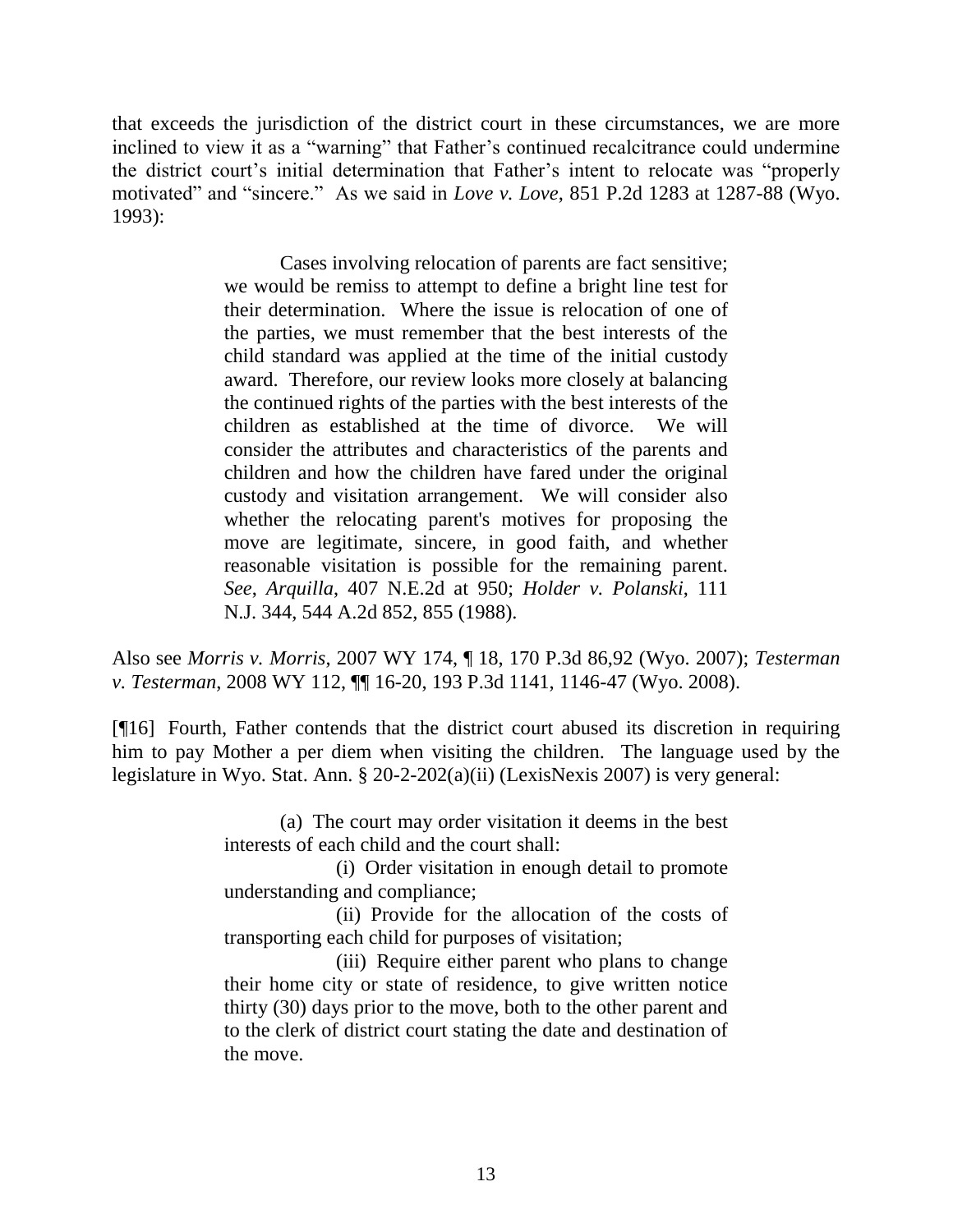[¶17] We have not had occasion to directly address a question like this before. However, in *Durham v. Durham*, 2003 WY 95, ¶¶ 5, 21, 74 P.3d 1230, 1232-33, 1236 (Wyo. 2003), we intimated that the district court"s direction that mother pay the "reasonable and necessary expenses" for visitation was likely within the district court"s broad discretion with respect to visitation. Father relies on the case *In Re Marriage of Elmer*, 936 P.2d 617, 622-23 (Colo. App. 1997) in support of this issue:

> Next, the husband argues that the trial court erred in obligating him to pay all of the child's transportation costs. He also argues that the court had no authority to order him to bear a substantial portion of the wife"s transportation costs when she travels with the child to the husband's residence in Minnesota. We agree.

> [Section 14-10-115\(13\)\(a\)\(II\), C.R.S.](http://www.westlaw.com/Find/Default.wl?rs=dfa1.0&vr=2.0&DB=1000517&DocName=COSTS14-10-115&FindType=L) (1996) Cum.Supp.) provides that reasonable and necessary transportation expenses for the *child* are to be divided between the parents in proportion to their adjusted gross incomes. *See [In re Marriage of Andersen,](http://www.westlaw.com/Find/Default.wl?rs=dfa1.0&vr=2.0&DB=661&FindType=Y&SerialNum=1995093464)* [895 P.2d 1161](http://www.westlaw.com/Find/Default.wl?rs=dfa1.0&vr=2.0&DB=661&FindType=Y&SerialNum=1995093464)  (Colo.App.1995); *[In re Marriage of Hoffman,](http://www.westlaw.com/Find/Default.wl?rs=dfa1.0&vr=2.0&DB=661&FindType=Y&SerialNum=1994122420)* [878 P.2d 103](http://www.westlaw.com/Find/Default.wl?rs=dfa1.0&vr=2.0&DB=661&FindType=Y&SerialNum=1994122420)  (Colo.App.1994).

> The child support guideline does not provide for allocation between the parties of a *parent's* travel expenses. However, in some circumstances, it might be appropriate for the trial court to deviate from the presumptive amount of support to account for a parent's extraordinary travel expenses, if the trial court makes the necessary specific factual findings. *In re Marriage of Hoffman, supra; see also [In re Marriage of Kluver,](http://www.westlaw.com/Find/Default.wl?rs=dfa1.0&vr=2.0&DB=661&FindType=Y&SerialNum=1989023989)* [771 P.2d 34 \(Colo.App.1989\).](http://www.westlaw.com/Find/Default.wl?rs=dfa1.0&vr=2.0&DB=661&FindType=Y&SerialNum=1989023989)

> Here, the portion of the order that the husband pay for all of the child's transportation expenses for each of the Minnesota visits improperly allocates all of the child's transportation expenses to the husband instead of proportionately allocating them between the parties, with no finding as to why such is an appropriate allocation. Further, there is no authority for the court to order the husband to pay any of the wife's travel or per diem expenses, and neither the evidence nor the findings support the theory that the court intended to deviate from the guideline when it ordered each party to pay a portion of the other's own transportation or per diem costs.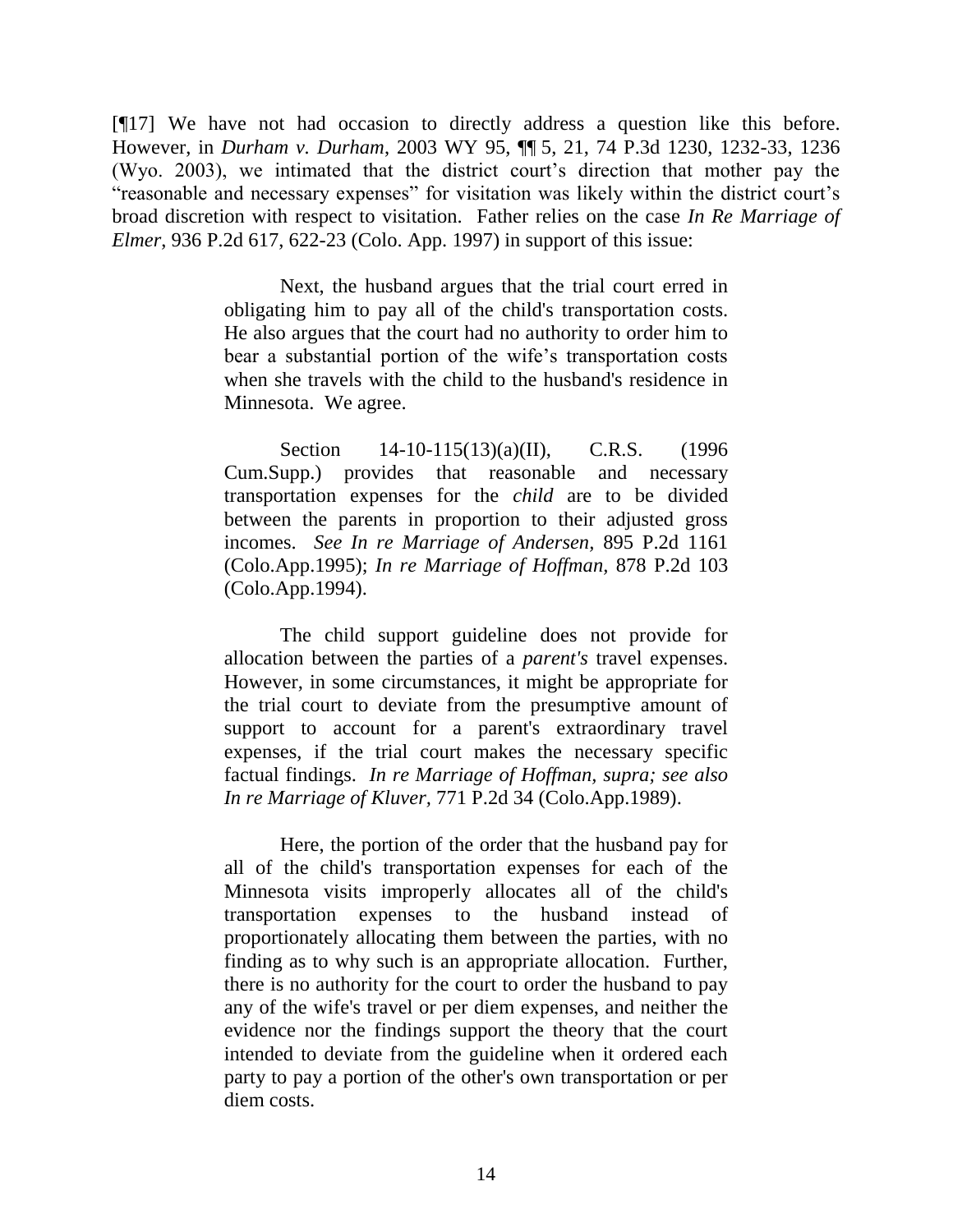Those portions of the order that require either party to pay any of the other's transportation or per diem costs, that obligate the husband to pay all of the child's transportation costs to Minnesota, and that require the consent of the psychiatrist for overnight parenting time are reversed, and the cause is remanded for reallocation of the child's transportation costs between the parties in proportion to their respective incomes and for review regarding whether any further restriction of parenting time is appropriate under [§ 14-10-129.](http://www.westlaw.com/Find/Default.wl?rs=dfa1.0&vr=2.0&DB=1000517&DocName=COSTS14-10-129&FindType=L) In all other respects, the order is affirmed.

[¶18] That case is instructive in addressing the issue we face here, but the Colorado law is different enough from ours so that we do not find it persuasive in these circumstances. We are more inclined to embrace a principle established in Nebraska law to this effect: There is no immutable standard for the allocation of travel expenses for the purpose of visitation; instead the determination of reasonableness is made on a case-by-case basis. *Maranville v. Dworak*, 758 N.W.2d 70, 85 (Neb.App. 2008); also see *Dring v. Dring*, 956 P.2d 1301, 1309 (Hawai"i App. 1998) (court may order custodial parent to pay all or a part of interstate transportation expenses). After examining the very general language of the governing Wyoming statute and examining the views that have been expressed by appellate courts of other states, we conclude that the district court did not abuse its discretion in directing Father to pay Mother a per diem when she is exercising her visitation in South Carolina.

[¶19] Fifth, Father contends that the district court erred as a matter of law in permitting the guardian ad litem to indirectly testify at the September 26, 2007 hearing. Of necessity, the guardian ad litem"s role in this case was unusually comprehensive and far reaching. We have carefully examined the guardian ad litem"s participation in the hearing at issue and we conclude that, given the broad ranging responsibilities assigned to the guardian ad litem in this case, her participation in these proceedings did not undermine in any way the validity of the district court's order. See generally *In Re "H" Children*, 2003 WY 155, ¶¶ 26-33, 79 P.3d 997, 1004-7 (Wyo. 2003).

[¶20] Sixth, father contends that the district court erred in finding that visitation was in the best interests of the children when the evidence did not support such a finding. We have reviewed the record with particular care with respect to this issue, and we conclude that the district court"s determination is supported by the record, and the visitation provisions of the disputed order are well within the district court"s broad discretion in such matters. See generally *Basolo v. Basolo*, 907 P.2d 348, 353-55 (Wyo. 1995).

[¶ 21] Seventh, Father contends the district court erred as a matter of law in not requiring Mother to pay child support. The parties stipulated in the year 2000, that neither party